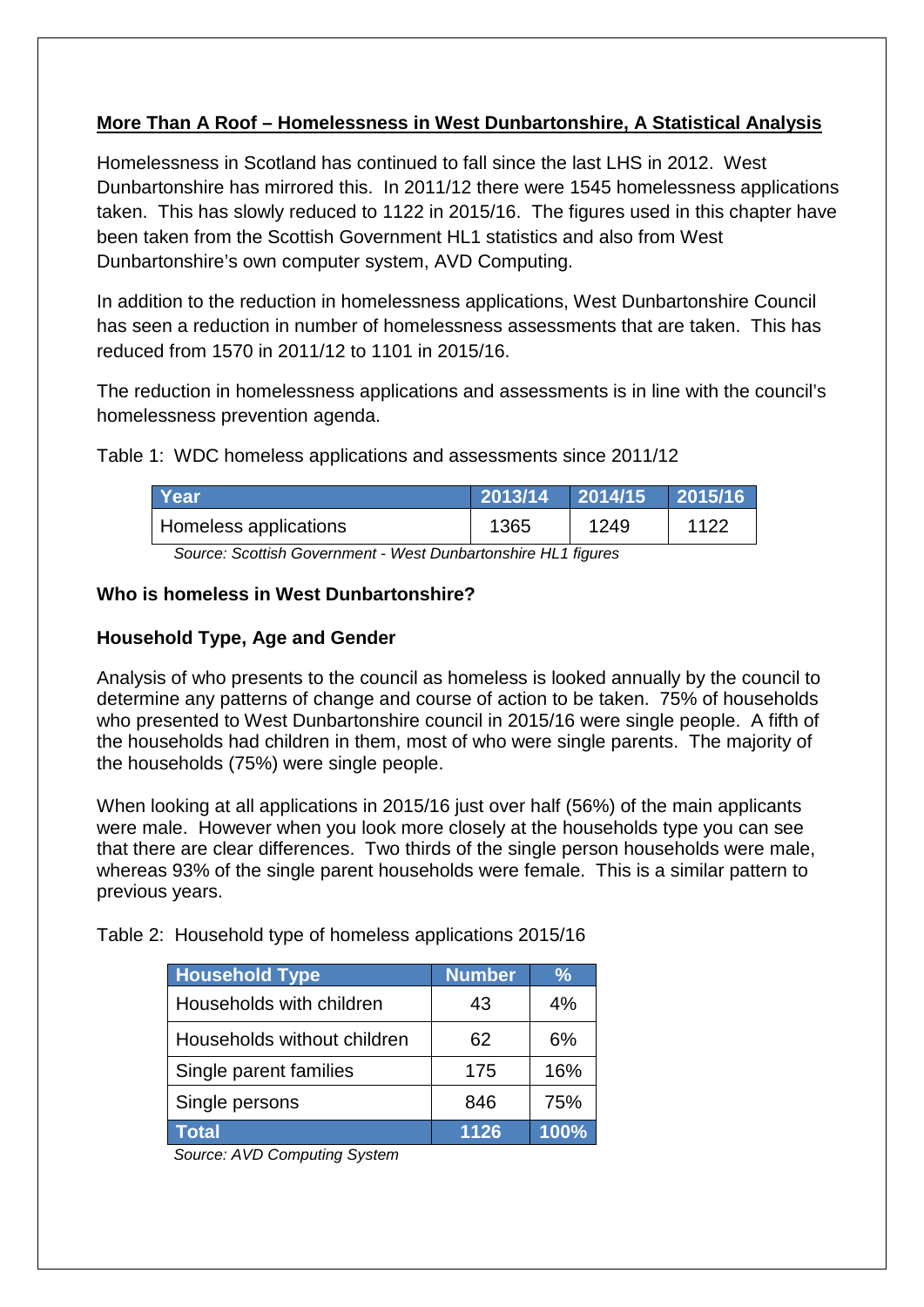Over a third of people, who presented to West Dunbartonshire as homeless, were aged between 16 and 25. From the table below it can be seen that the number of young people aged 16 to 17 has decreased from 82 to 55 since 2011/12. The decrease is more significant for young people aged 18 to 25 in the same timescale. The number of young people who present as homeless in West Dunbartonshire is a concern for the council, and one which the council is working to address. Although overall the number of males and females aged 16 – 25 is split evenly, on closer inspection over 70% of 16 and 17 year olds who presented were female.

|             | 2011/2012     |      | 2012/2013     |      | 2013/2014     |      | 2014/2015     |      | 2015/2016     |      |
|-------------|---------------|------|---------------|------|---------------|------|---------------|------|---------------|------|
| Age         | <b>Number</b> | %    | <b>Number</b> | %    | <b>Number</b> | %    | <b>Number</b> | $\%$ | <b>Number</b> | %    |
| 16<br>$-17$ | 82            | 5%   | 59            | 4%   | 57            | 4%   | 55            | 4%   | 55            | 5%   |
| 18<br>$-25$ | 500           | 32%  | 474           | 35%  | 422           | 31%  | 372           | 30%  | 326           | 29%  |
| 26<br>$-59$ | 911           | 59%  | 790           | 58%  | 840           | 62%  | 768           | 61%  | 702           | 63%  |
| 60+         | 52            | 3%   | 41            | 3%   | 46            | 3%   | 54            | 4%   | 39            | 3%   |
| All         | 1545          | 100% | 1364          | 100% | 1365          | 100% | 1249          | 100% | 1122          | 100% |

Table 3: Age of applicants between 2011/12 and 2015/16

*Source: Scottish Government - West Dunbartonshire HL1 figures*

## **Homeless Assessments**

When someone presents as homeless they are assessed under the Homelessness (Scotland) Act 1987. Over the years there have been amendments to the Act. Since 2012, applicants are no longer subject to the priority need assessment making it more fair and accessible to everyone. In 2015/16, 1101 households underwent a homeless assessment. Of these households, 81% were assessed as homeless or potentially homeless. 10% withdrew their application and 6% resolved their application. Only 1% was assessed as not homeless.

There has been a reduction in the number of people assessed as not homeless and an increase in the percentage of households assessed as homeless. One reason for this is the prevention work that the caseworkers undertake to avoid a household becoming homeless. The number of cases lost prior to assessment has increased from 8 to 19 since 2010/11. At the end of 2015/16 there were 487 homeless households in temporary accommodation. Within these households there were 113 dependent children.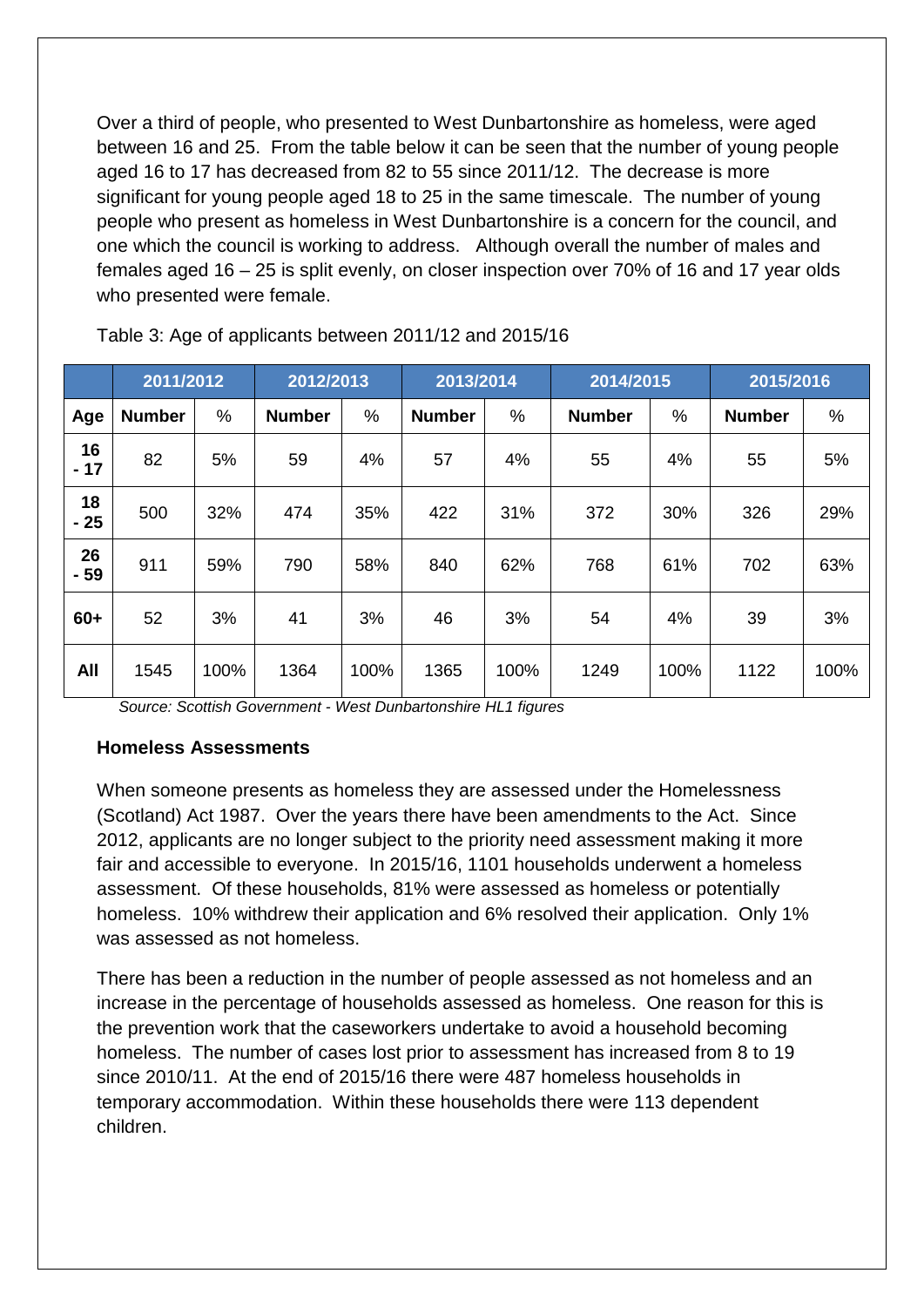Table 4: Homeless assessment decisions 2015/16

| <b>Assessment Decision</b>     | <b>Number</b> | $\frac{9}{6}$ |
|--------------------------------|---------------|---------------|
| Homeless/Potentially homeless  | 888           | 81%           |
| Not homeless                   | 14            | 1%            |
| Withdrew application           | 112           | 10%           |
| <b>Resolved homelessness</b>   | 66            | 6%            |
| Lost contact before assessment | 19            | 2%            |
| Other                          | $\mathcal{P}$ | $0\%$         |
| <b>Total</b>                   | 1101          | 100%          |

*Source: Scottish Government - West Dunbartonshire HL1 figures*

### **Why do people become homeless?**

There are many reasons why people become homelessness. A third of households assessed as homeless in 2015/16 in West Dunbartonshire were *asked to leave* their home. This resulted in the homelessness presentation. At a closer look it can be seen that 51% of those who stated their homelessness reason as being *asked to leave* were aged 16-24. Over half (61%) of these young people were male.

Just over a third of households stated their reason for homelessness as being a dispute within the household. Just over half of these were violent or abusive, in other words they were domestic abuse. 85% of these households were female.

### **Housing Outcomes**

Almost half of all homeless applications resulted in a tenancy with either West Dunbartonshire council or a housing association. A third of these households had dependent children living with them. A fifth had no duty owed to them. In other words they were not homeless. There were a high number (16%) of cases where the contact with the applicant was lost before duty was discharged but an assessment was carried out. 45% of the lost contact cases were people aged 16-24.

Table 5: Housing outcomes of homeless households 2015/16

| <b>Housing Outcome</b>                         | <b>Number</b> | $\frac{9}{6}$ |
|------------------------------------------------|---------------|---------------|
| <b>Scottish Secure Tenancy</b>                 | 511           | 48%           |
| <b>Private Rented Tenancy</b>                  | 28            | 3%            |
| Hostel                                         | O             | 0%            |
| <b>Bed &amp; Breakfast</b>                     | O             | 0%            |
| Returned to previous/ friends/ vol org.        | 83            | 8%            |
| Women's Refuge                                 | 1             | 0%            |
| Residential care/nursing home/shared supported | 1             | 0%            |
| Other - Known                                  | 37            | 3%            |
| Other - Not Known                              | 20            | 2%            |
| No duty owed to applicant                      | 213           | 20%           |
| Contact lost before duty discharge             | 164           | 16%           |
| <b>All</b>                                     | 1058          | 100%          |

*Source: Scottish Government - West Dunbartonshire HL1 figures*